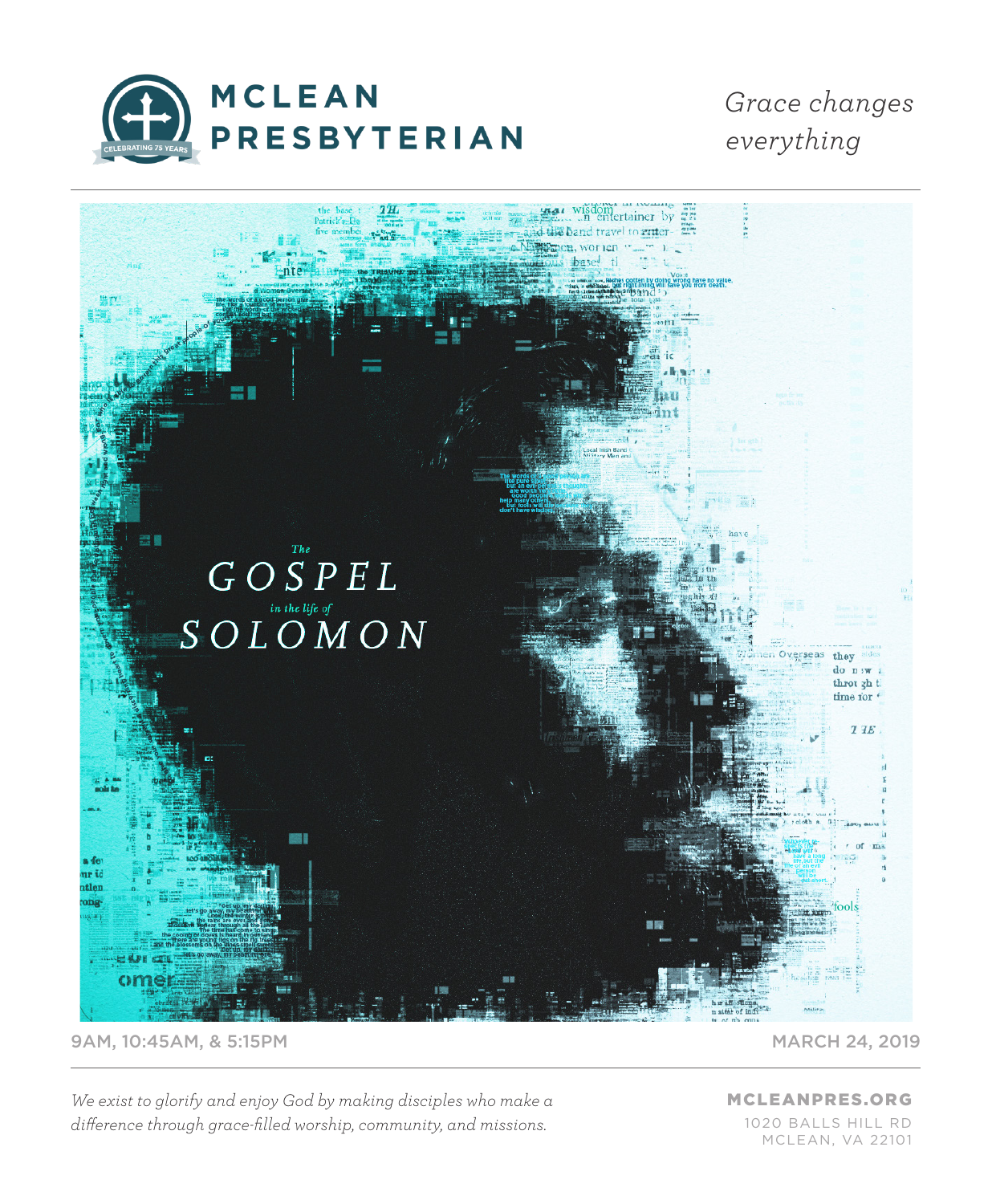# Welcome

#### A NOTE FROM OUR SENIOR PASTOR

We're all at different stages in our relationships with God. He may be the priority of your life, it may have been a while since you connected with him, or you may be exploring these things for the first time. At McLean Presbyterian, we celebrate God's grace: Jesus came to give us life - today and for eternity. This offer is made to us all; whatever your background, we're delighted you're here!

We'd love to connect with you this morning. Fill out the Connect card and place it in an offering basket or return it to our Welcome Table. Whether you're worshiping with us for the first time or are a regular part of our family, we hope this morning will be good for your soul.

In his grace,

JAMES FORSYTH, SENIOR PASTOR

P.S. You're invited to have lunch with us and get to know our pastors, their families, and other newcomers! Details and dates are at **mcleanpres.org/lunch**.



BUILDING MAP (UPPER FLOOR)

### SANCTUARY LED CODES:

**SOS:** CHILDCARE HELP NEEDED **123:** NURSE NEEDED **456:** DOCTOR NEEDED

#### FOR YOUR FAMILY

While you worship, your children will be loved and taught in an engaging environment. Classrooms are located on the lower floor; the nursing mothers' room is on the left as you exit the Sanctuary. Jr. High (grades 7 - 8) meets at Cooper MS, 977 Balls Hill Road. Shuttles are available in front of the church.

Visit the Family Welcome Desk downstairs or mcleanpres.org for schedules and details.

**Nursery** is offered for ages 0 - Pre-K at all service times.

\_\_\_\_\_\_\_\_\_\_\_\_\_\_\_\_\_\_\_\_\_

**Sunday School** is available for K - 6 at 9AM, K - 12 at 10:45AM, and K - 3 during the sermon at 5:15PM.

**Sunday nights** include communities for 4th - 12th grade at 5PM. Find full details and schedules at mcleanpres.org/children and mcleanpres.org/ students.

*Children & Student ministries downstairs; adult education at Cooper MS*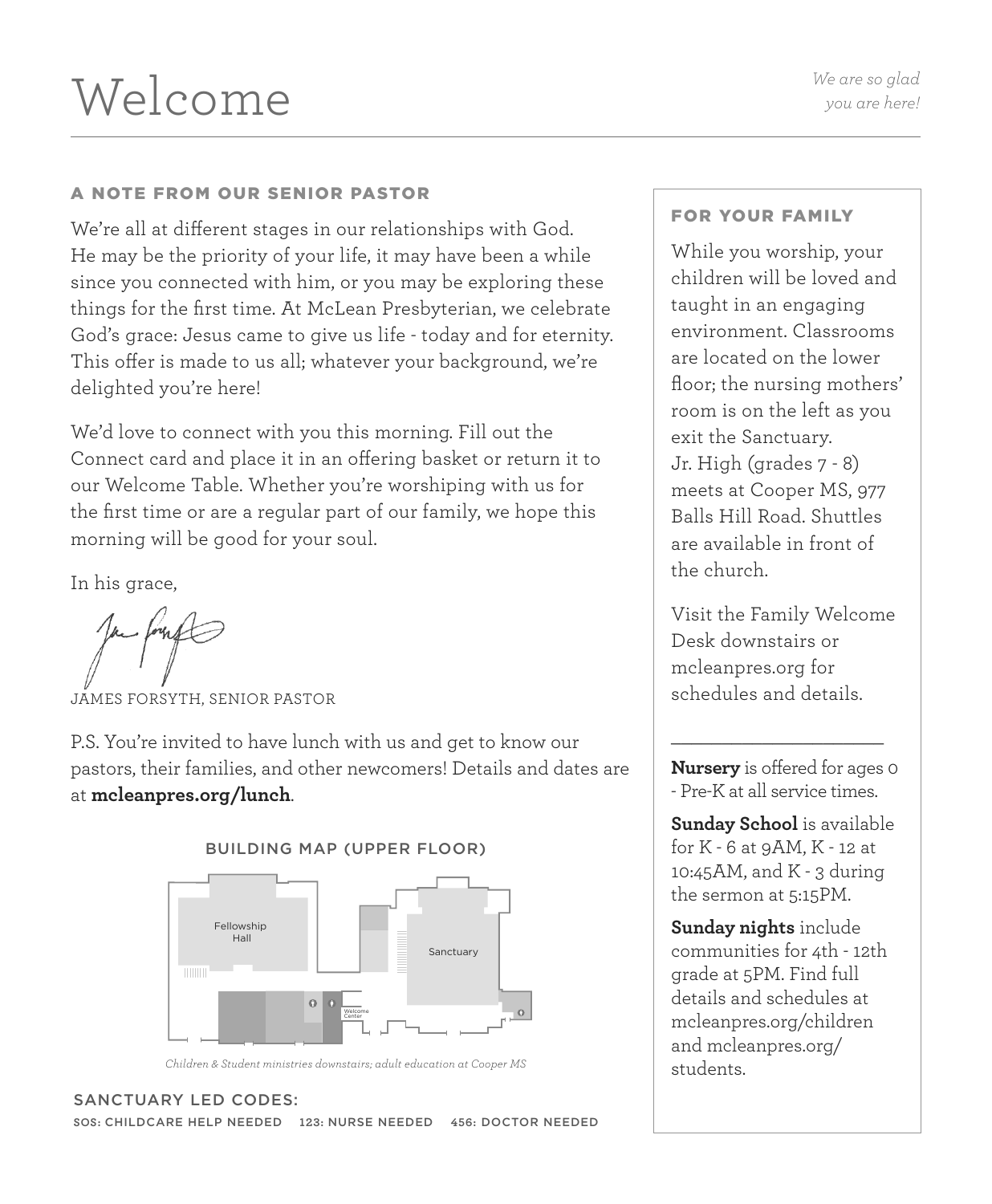# Service of Divine Worship

### *March 24, 2019 | 9:00AM, 10:45AM* Large-print worship guides are available from an usher.

*We rest our hearts in God's presence as we prepare for worship* 

# PRELUDE

#### WHAT A BEAUTIFUL NAME

*God calls us to worship him in spirit and in truth*

PSALM 67:1-3

CALL TO WORSHIP

Leader: May God be gracious to us and bless us and make his face to shine upon us, that your way may be known on earth, your saving power among all nations.

### **People: Let the peoples praise you, O God; let all the peoples praise you!**

*We sing praises to God for who he is and for what he has done*

SONGS OF PRAISE PSALM 67 (FROM THE MUSICAL "PAUL & CO.") *Kids for the King Children's Choir (Fellowship Hall)*

Let the people praise you! The people praise you! O Lord, let all the people praise you!

Be gracious unto us and bless us. Make your face shine on us today! That all the nations shall know your power and all the earth shall follow in your way.

Your power is just your way is fair as you guide all the nations of the earth. Your love makes us glad and fills our hearts with songs of happiness, joy and mirth!

You give us a bountiful harvest and bless us in uncountable ways. May others know of your goodness and love and honor your name To the end of all days.

*"Paul & Co." by John Gorman*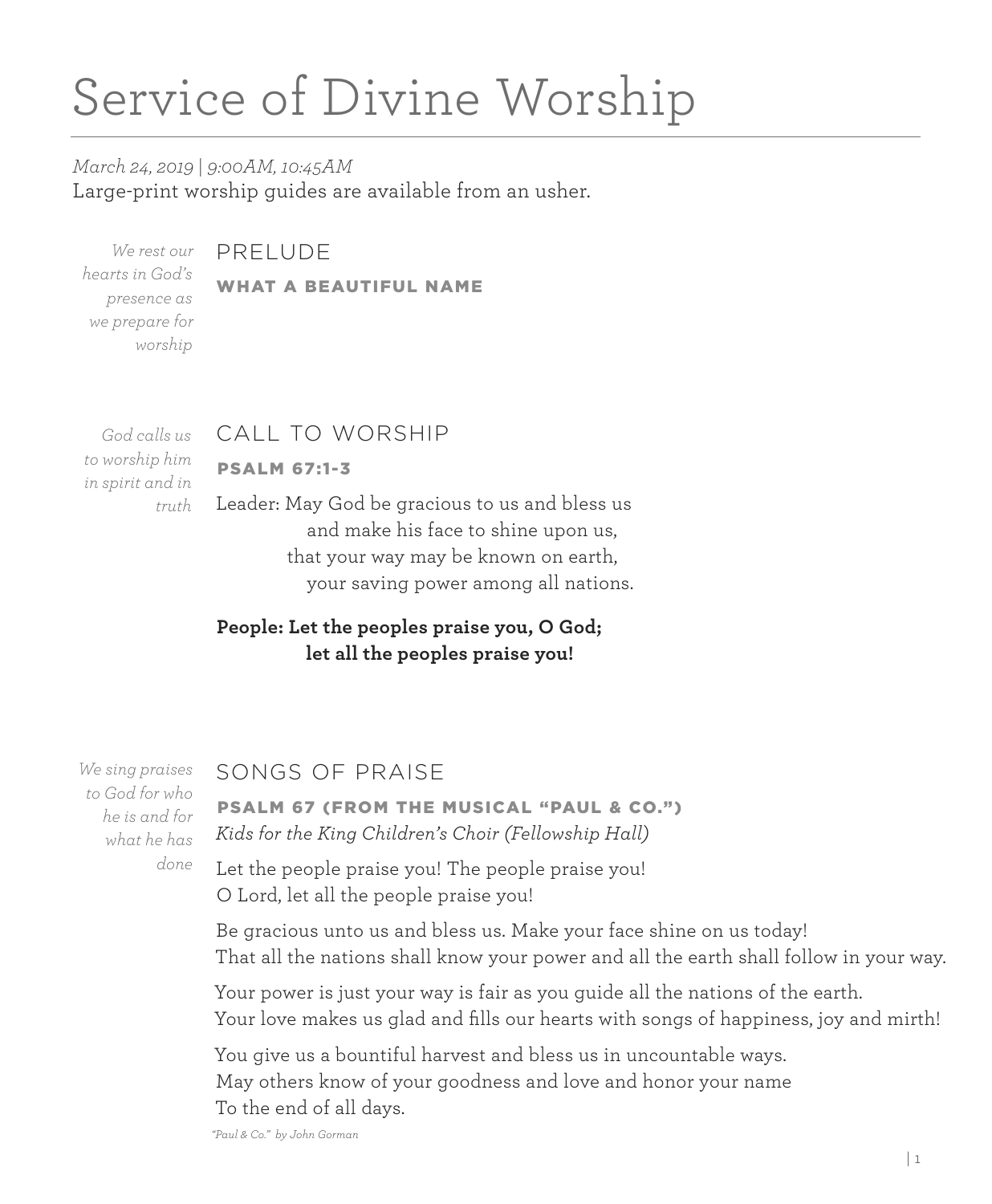#### ALL CREATURES OF OUR GOD AND KING

All creatures of our God and King, lift up your voice and with us sing Alleluia! Alleluia!

Thou burning sun with golden beam, thou silver moon with softer gleam,

#### **Refrain: O praise him, O praise him! Alleluia, alleluia, alleluia!**

Thou rushing wind that art so strong, ye clouds that sail in heav'n along, O praise him! Alleluia!

Thou rising morn, in praise rejoice, ye lights of evening, find a voice, **Refrain**

And all ye men of tender heart, forgiving others take your part, O sing ye! Alleluia! Ye who long pain and sorrow bear, praise God and on him cast your care, **Refrain**

Let all things their Creator bless, and worship him in humbleness,

O praise him! Alleluia!

Praise, praise the Father, praise the Son, and praise the Spirit, three in one, **Refrain**

Praise God from whom all blessings flow; praise him all creatures here below; O praise him! Alleluia!

Praise him above, ye heav'nly host; praise Father, Son and Holy Ghost, **Refrain**

*CCLI Song #1503; Words by Franis of Assisi, ca. 1225, Tr. by W.H. Draper, 1926; Music: LASST UNS ERFREUEN Geistliche Kirchengesange, 1623; Arrangement © 2008 Van Ness Press, Inc.; Admin. by LifeWay Worship; CCLI License #152421*

#### WHAT A BEAUTIFUL NAME

You were the Word at the beginning, one with God, the Lord most high. Your hidden glory in creation now revealed in you, our Christ.

**Chorus 1: What a beautiful name it is, what a beautiful name it is, The name of Jesus Christ, my King. What a beautiful name it is, nothing compares to this. What a beautiful name it is, the name of Jesus.**

You didn't want heaven without us, so, Jesus, you brought heaven down. My sin was great, your love was greater. What could separate us now?

**Chorus 2: What a wonderful name it is, what a wonderful name it is, The name of Jesus Christ, my King. What a wonderful name it is, nothing compares to this. What a wonderful name it is, the name of Jesus.**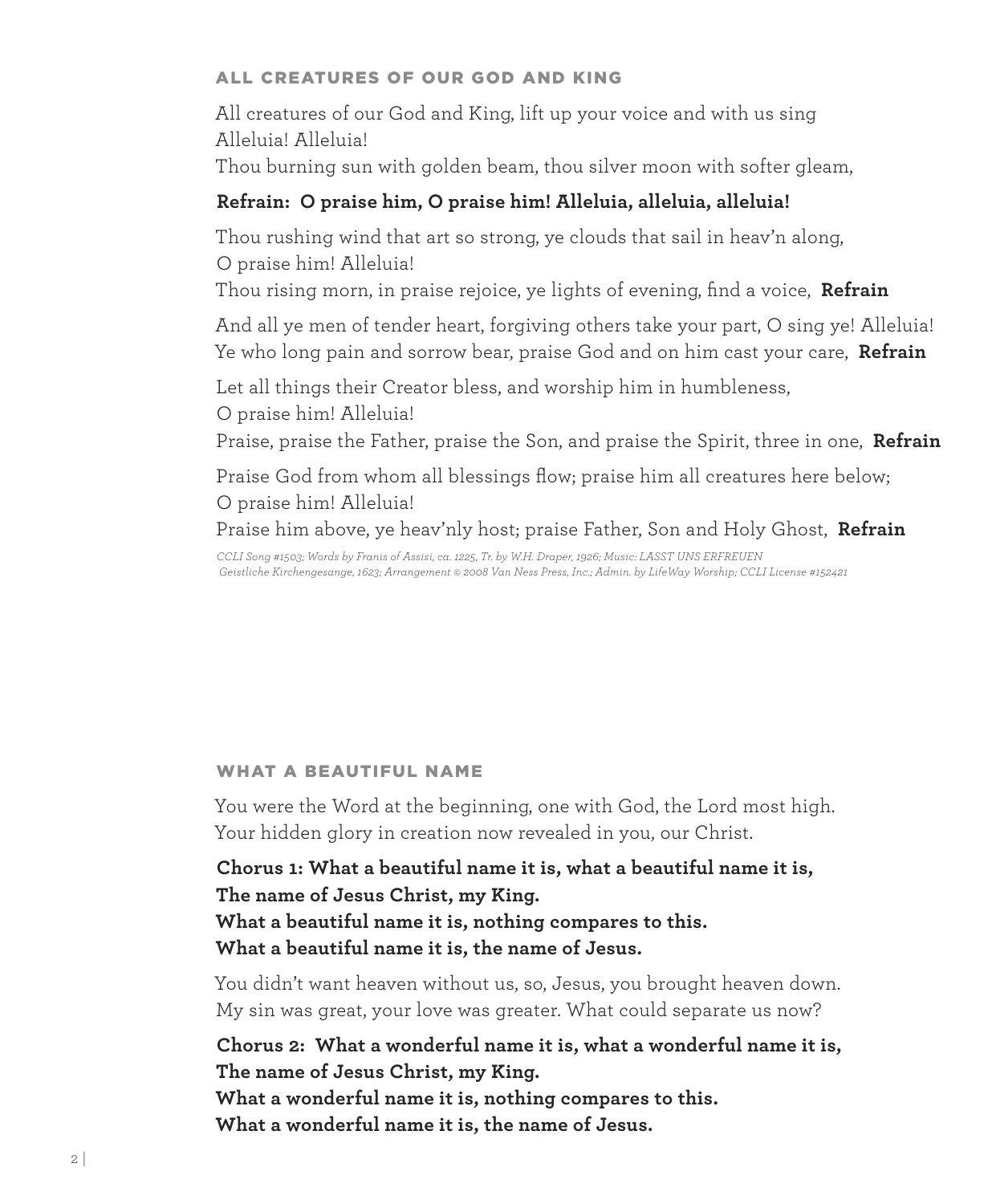*Bridge: Death could not hold you. The veil tore before you. You silence the boast of sin and grave. The heavens are roaring the praise of your glory, for you are raised to life again. You have no rival. You have no equal. Now and forever, God, you reign. Yours is the kingdom. Yours is the glory. Yours is the name above all names.*

**Chorus 3: What a powerful name it is, what a powerful name it is, The name of Jesus Christ, my King. What a powerful name it is, nothing can stand against. What a powerful name it is, the name of Jesus. What a powerful name it is, the name of Jesus. What a powerful name it is, the name of Jesus.**

*CCLI Song # 7068424; Words and Music by B. Fielding & B. Ligertwood; © 2016 Hillsong Music Publishing; CCLI #152421*

*We acknowledge our need of forgiveness and renewal through the cleansing blood of Jesus* 

#### CONFESSION OF SIN

#### ADAPTED FROM "THE BROKEN HEART" IN THE VALLEY OF VISION.

**O Lord, not a day of my life has passed that has not proved me guilty in your sight. Prayers have been uttered from a prayerless heart; praise has often been praiseless sound; my best services are filthy rags. Blessed Jesus, though my sins rise to heaven, your merits soar above them. All things in me call for my rejection, all things in you plead my acceptance. I appeal from the throne of perfect justice to your throne of boundless grace. Grant me assurance that by your stripes I am healed, that you have been made sin for me that I might be righteous in you. I am guilty but pardoned, lost but saved, wandering but found, sinning but cleansed. Keep me always clinging to your cross, and flood me every moment with descending grace, for your glory and in your name. Amen.**

*God reminds us of his promise of forgiveness in Christ*

#### ASSURANCE OF PARDON

PSALM 103:8-12

Leader: The Lord is merciful and gracious, slow to anger and abounding in steadfast love. He will not always chide, nor will he keep his anger forever.

#### **People: He does not deal with us according to our sins, nor repay us according to our iniquities.**

Leader: For as high as the heavens are above the earth, so great is his steadfast love toward those who fear him;

**People: As far as the east is from the west, so far does he remove our transgressions from us.**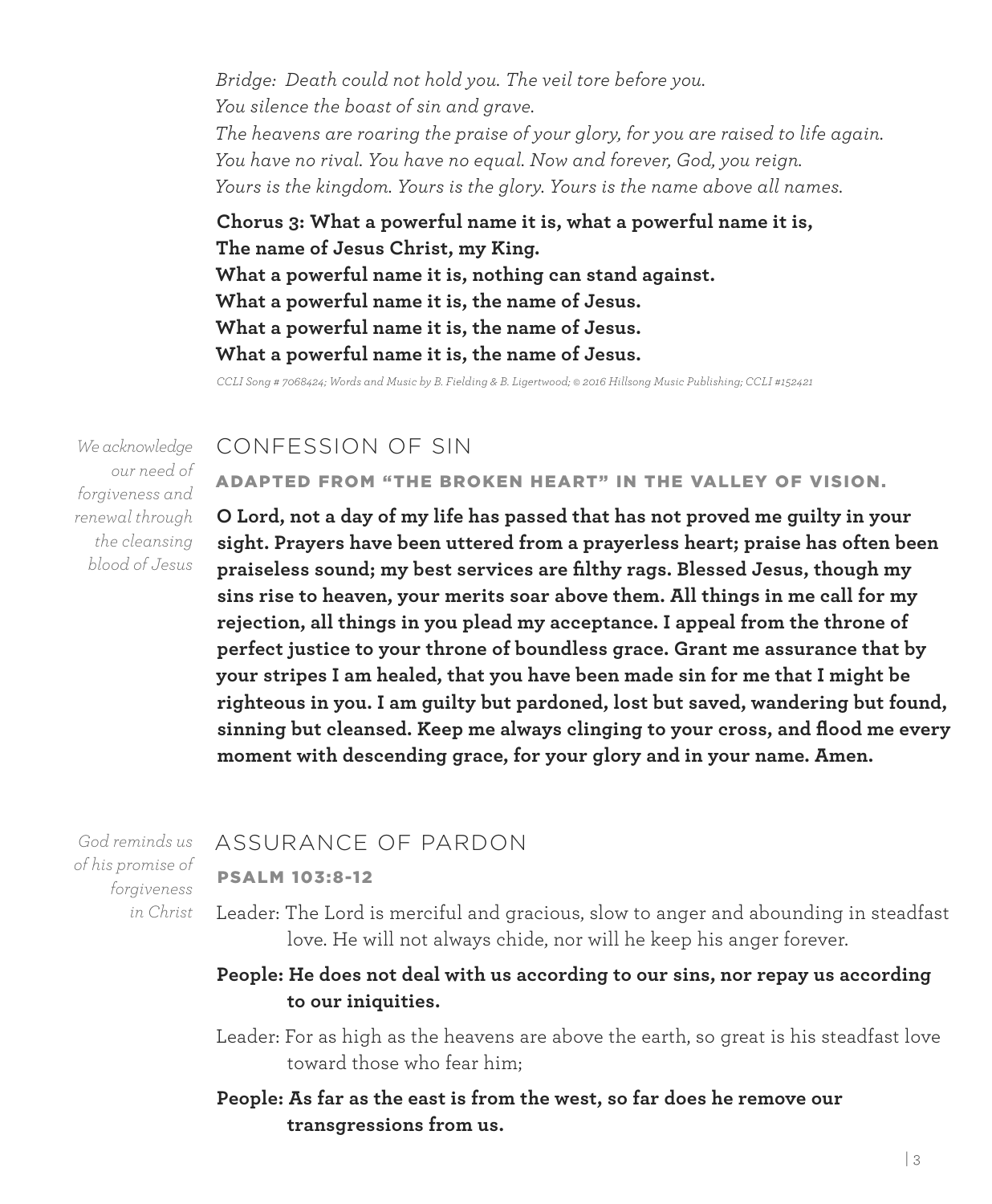# GIVING OF THE PEACE

*We enjoy and extend the peace of the gospel to one another*

Leader: Because Christ has removed our transgressions from us, we now have peace with God and with one another. May the peace of Christ be with you.

#### **People:And also with you!**

*We celebrate God's work in our community and world*

# TESTIMONY OF GOD'S GRACE

*International Justice Mission*

*We give thanks to God and bring our needs to him*

# CONGREGATIONAL PRAYER

*You can join us in praying for our community and world this morning; the Flock Notes are on page 9 in your worship guide. If you would like someone to pray with you after the service, men and women from our leadership will be available in the front.*

*As recipients of his grace, we give back to God a portion of what is already his*

# PRESENTATION OF OUR TITHES AND OFFERINGS

*We want to be a generous community. In response to the grace we've received, we seek to give cheerfully, diligently, proportionately, and sacrificially (2 Cor 8:1-15).* 

OFFERTORY SO ART THOU TO ME *Chancel Choir (Sanctuary)*

As the bridegroom to his chosen, as the king unto his realm, As the keep unto the castle, as the pilot to the helm, So art thou, Lord, to me, so art thou, dear Lord, to me. As the fountain in the garden, as the candle in the dark, As the treasure in the coffer, as the manna in the ark, So art thou, Lord, to me, so art thou, dear Lord, to me.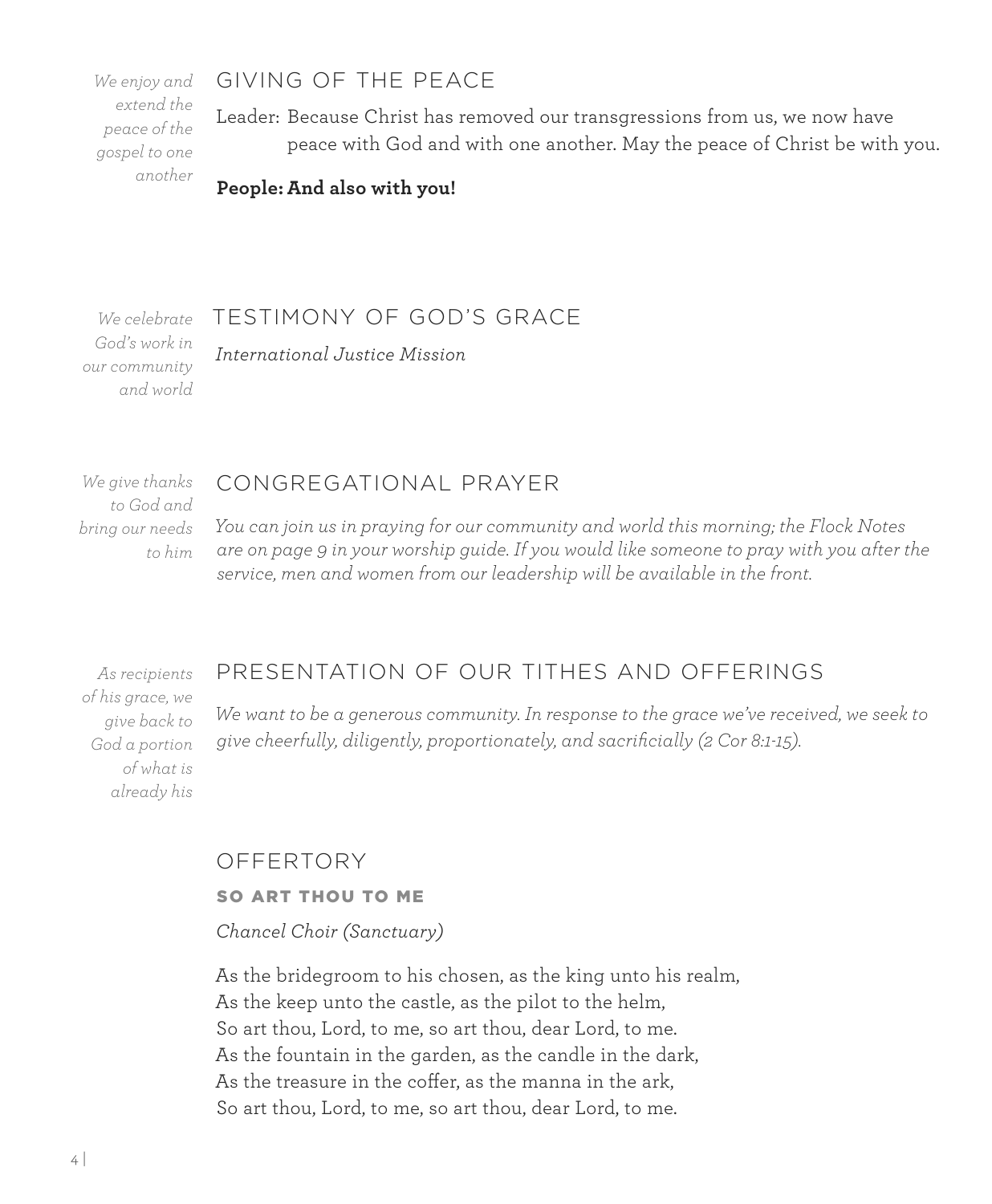As the music at the banquet, as the stamp unto the seal, As the medicine to the fainting, as the wine cup at the meal, So art thou, Lord, to me, so art thou, dear Lord, to me. As the ruby in the setting, as the honey in the comb, As the light within the lantern, as the father in the home, As the sunshine in the heavens, as the image in the glass, As the fruit unto the fig tree, as the dew upon the grass, So art thou, Lord, to me, so art thou, dear Lord, to me.

*music and lyrics by, Scott/Bevan*

#### INDESCRIBABLE

#### *Congregation (Fellowship Hall)*

From the highest of heights to the depths of the sea, Creation's revealing your majesty. From the colors of fall to the fragrance of spring, Ev'ry creature unique in the song that it sings. All exclaiming:

## **Chorus 1: Indescribable, uncontainable, you placed the stars in the sky And you know them by name. You are amazing, God; All powerful, untamable, awestruck we fall to our knees As we humbly proclaim, you are amazing, God.**

Who has told ev'ry lightning bolt where it should go, Or seen heavenly storehouses laden with snow? Who imagined the sun and gives source to its light, Yet conceals it to bring us the coolness of night? None can fathom. **Chorus 1**

#### **You are amazing, God. Chorus 1**

**Chorus 2: Indescribable, uncontainable, you placed the stars in the sky And you know them by name. You are amazing, God; Incomp'rable, unchangeable, you see the depths of my heart, And you love me the same. You are amazing, God. You are amazing, God.**

*CCLI Song #4403076; Words & Music by L. Story; © 2004 worshiptogether.com songs, sixsteps Music, Gleaning Publishing; CCLI License #152421*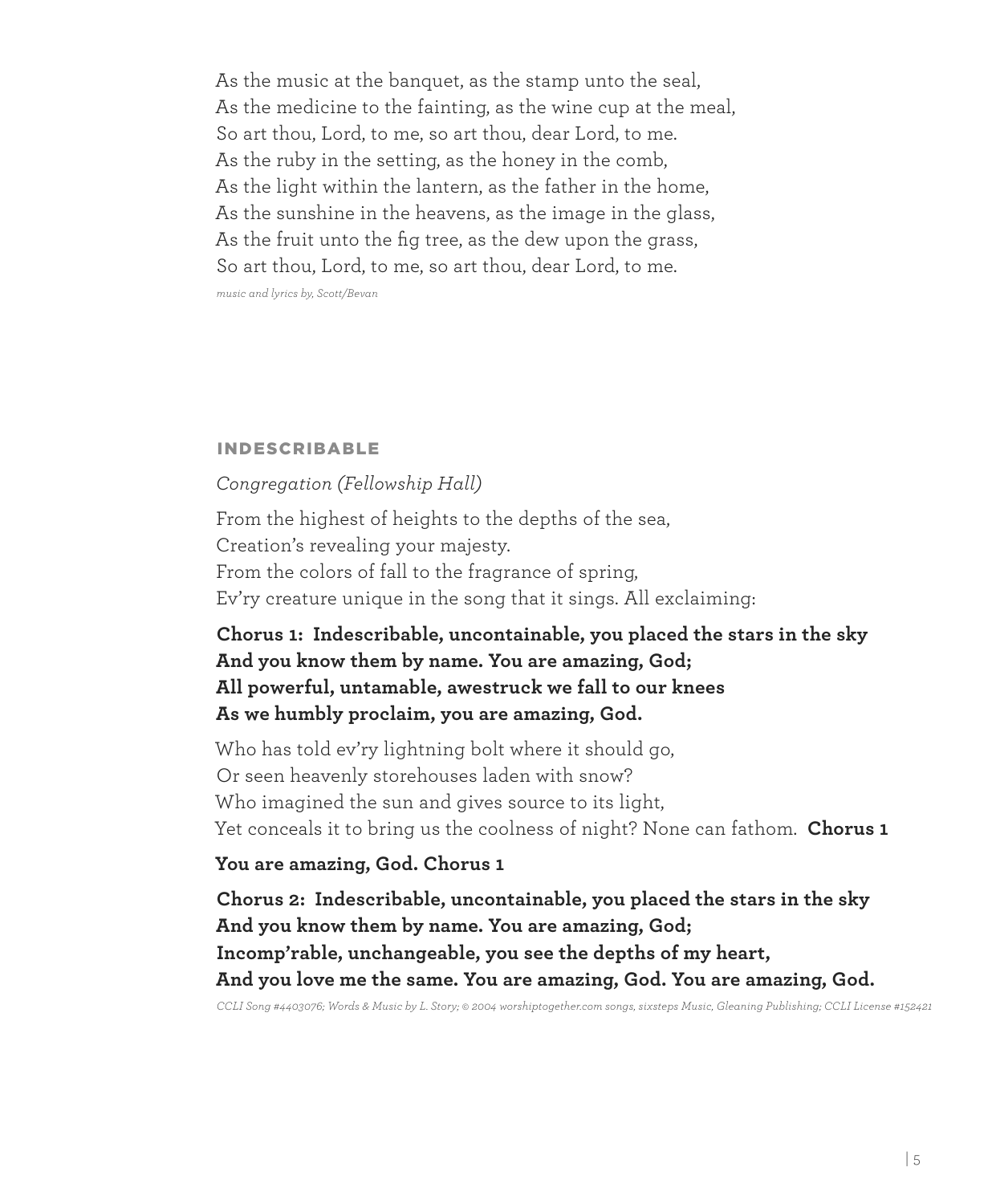*God speaks to us through the reading of his word* SCRIPTURE READING

1 KINGS 10:1-13 (CHURCH BIBLE P. 290)

Leader: This is the Word of the Lord.

#### **People: Thanks be to God!**

### SONG OF PREPARATION

*We ready our hearts to receive the preaching of God's word*

PSALM 62

My soul finds rest in God alone, my rock and my salvation; A fortress strong against my foes, and I will not be shaken. Though lips may bless and hearts may curse, and lies like arrows pierce me, I'll fix my heart on righteousness; I'll look to him who hears me.

#### **Chorus: O praise him, hallelujah, my Delight and my Reward. Everlasting, never failing, my Redeemer, my God.**

Find rest my soul in God alone, amid the world's temptations; When evil seeks to take a hold, I'll cling to my salvation. Though riches come and riches go, don't set your heart upon them; The fields of hope in which I sow are harvested in heaven. **Chorus**

I'll set my gaze on God alone and trust in him completely, With ev'ry day pour out my soul, and he will prove his mercy. Though life is but a fleeting breath, a sigh too brief to measure, My King has crushed the curse of death, and I am his forever. **Chorus 2x**

*CCLI Song #5040902; Words & Music by A. Keyes & S. Townend; © 2008 Thankyou Music; Admin. by EMI CMG Publishing; CCLI License #152421*

SERMON *God speaks* 

*to us through* 

THE GOSPEL IN THE LIFE OF SOLOMON

4. Solomon's Witness *the preaching of his word*